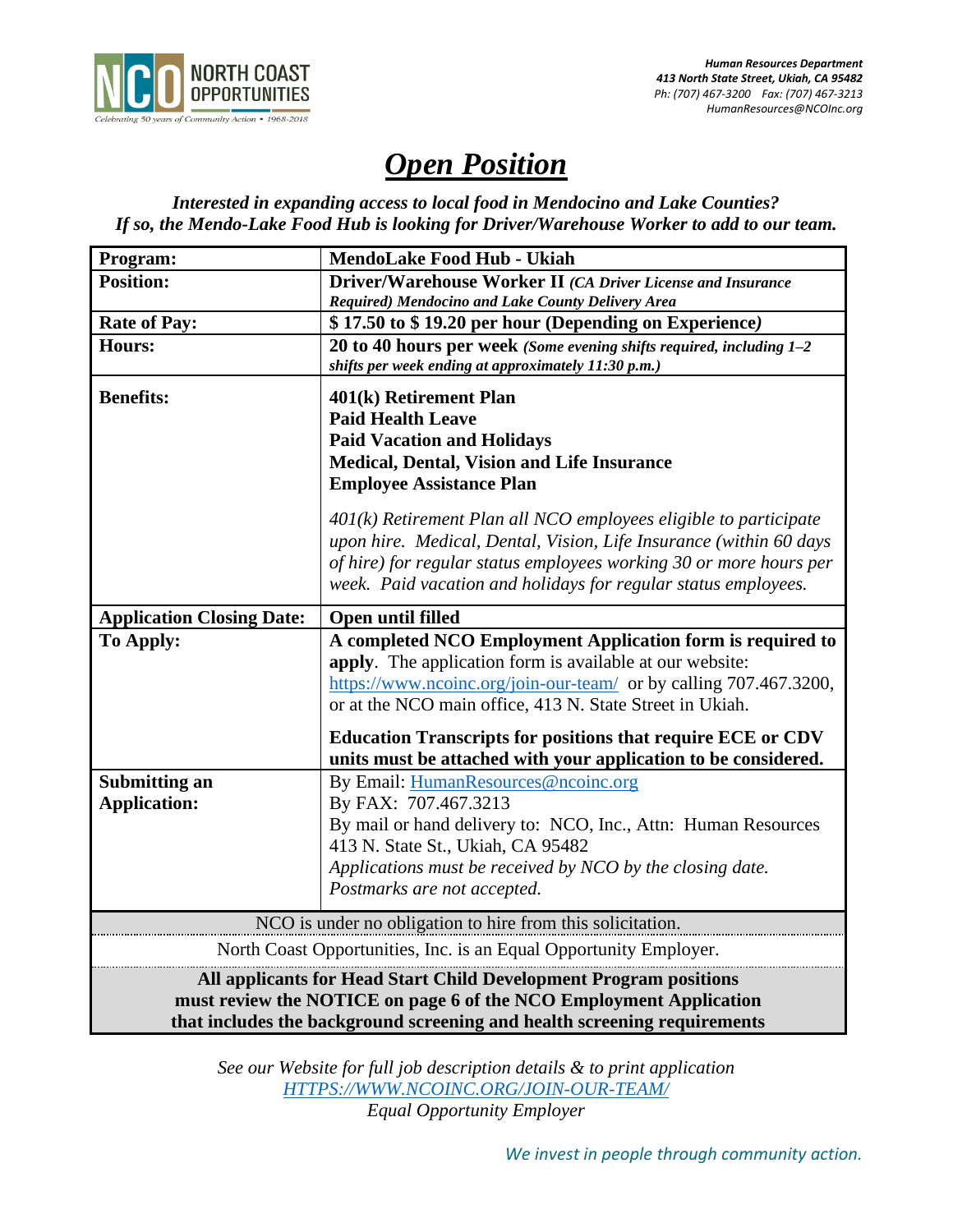# North Coast Opportunities, Inc. **413 N. State Street, Ukiah, CA 95482 JOB DESCRIPTION**

**DEPARTMENT/PROGRAM: COMMUNITY WELLNESS REPORTS TO: ASSIGNED SUPERVISOR SUPERVISORY RESPONSIBILITY: NO FLSA/IWC STATUS: NON-EXEMPT WC CLASS: 8018**

# **POSITION: DRIVER/WAREHOUSE WORKER I – II**

# **I. GENERAL DUTIES AND RESPONSIBILITIES**

Under general direction by the assigned supervisor, the Driver/Warehouse Worker performs various duties related to the receiving, moving and storing of materials and completing related documentation processes. Additional responsibilities include safely operating a vehicle, and processing, transporting and delivering orders. A Level II employee may also be assigned to train incoming employees on certain aspects of the position.

#### **II. SPECIFIC DUTIES AND RESPONSIBILITIES**

- 1. Pulls, fills, packs, and sets up orders for delivery or pickup, including loading food onto trucks; drives the goods to scheduled delivery drop points.
- 2. Coordinates deliveries; is able to determine and report on the status of an order or delivery at any given time.
- 3. Safely completes timely pickup and delivery of all items as scheduled; communicates any delays or changes in schedule with supervisor and with buyers or sellers/farmers as needed.
- 4. Maintains current knowledge and as required certifications related to product and/or food handling and safety.
- 5. Monitors orders and determines feasibility of new requests for deliveries with existing route and customers.
- 6. Unloads and/or receives shipments, logs into inventory, maintains inventory through audits, and follows any special instructions pertaining to an individual delivery order.
- 7. Reports any quality or inventory discrepancy issues to the appropriate person.
- 8. Ensures all required vehicle logs and reports are completed and submitted in a timely and accurate manner.
- 9. Communicates in an appropriate and professional manner with all clients and businesses.
- 10. Assists in keeping vehicles and facilities clean, neat, safe and operating efficiently.
- 11. Follows all Agency and program policies, procedures and guidelines and aligns work behaviors in conformance with NCO's Mission, Vision and Values.
- 12. Assists in keeping NCO warehouse or storage facilities secure.
- 13. Refuels and performs safety checks on program vehicles, ensuring all receipts are collected and submitted as directed; reports all issues or discrepancies to supervisor.
- 14. Attends scheduled meetings and trainings as directed by supervisor.
- 15. Level II only: trains incoming team members in various systems, procedures and equipment usage.
- 16. Level II only: assists with coordination of maintenance of vehicles and equipment.
- 17. Work habits:
	- Is on time and obtains approval from supervisor for changes in work schedule or absences.
	- Able to stay focused on the job.
	- Takes pride in creating a positive, efficient work environment.
	- Treats co-workers and clients with respect.
	- Maintains a high level of confidentiality in all aspects of work and in alignment with NCO's policies.
	- Follows the NCO Injury Illness and Prevention Plan, as well as all Agency and program safety protocols, procedures, and policies.
	- Represents NCO and its programs to the community in a positive light.
	- Is able to constructively adapt to change.
	- Dresses appropriately for the assigned job duties and responsibilities.
- 18. Other duties as assigned.

# **III. JOB QUALIFICATIONS**

Knowledge of:

• Basic inventory control, stocking and warehouse procedures.